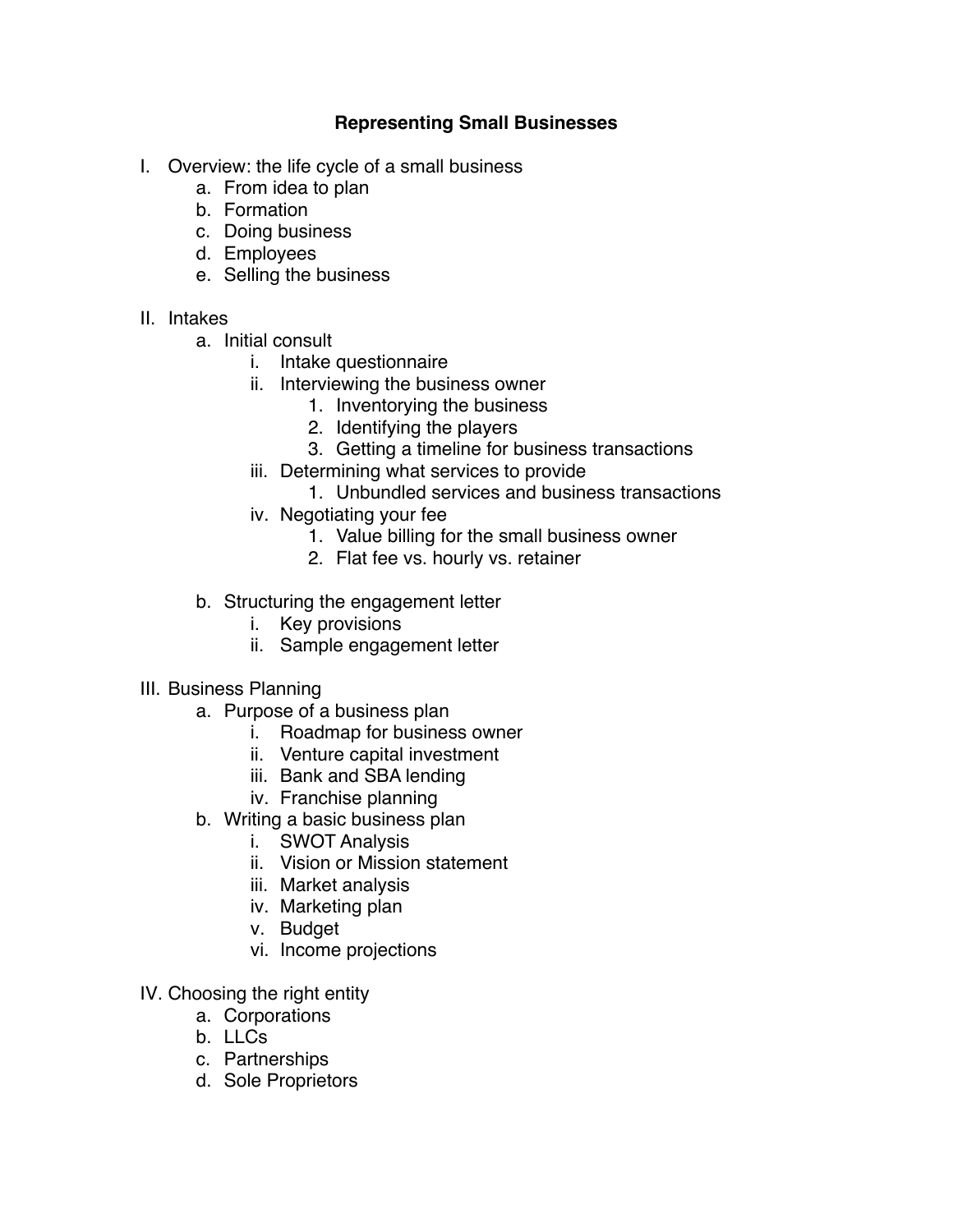- V. Tax matters
	- a. Business tax receipts
	- b. Annual reports
	- c. Income tax
		- i. State
		- ii. Federal
	- d. Payroll taxes
	- e. Sales tax

VI. Basic business agreements

- a. Services agreements
- b. Independent contractor agreements
- c. Vendor agreements
- d. Commercial leases
- e. Non-disclosure agreements

VII.Employment Issues

- a. Hiring
- b. Firing
- c. Employee manuals
- d. Employment agreements
- e. Wage & labor laws
- f. Non-compete agreements

VIII.Intellectual property issues

- a. Trade secrets
- b. Trademarks
- c. Copyrights
- d. Patents
- e. Licensing
- f. Franchising
- IX. Litigation issues
	- a. Causes of action
		- i. Collections
		- ii. Breach of contract
		- iii. Trademark infringement
		- iv. Tortious interference
	- b. Demand letters
	- c. Managing litigation
- X. Exit Strategy Planning
	- a. Buy/Sell Agreements
		- i. "Shotgun" clauses
		- ii. Preventing sale to a third party
		- iii. Funding the Buy/Sell